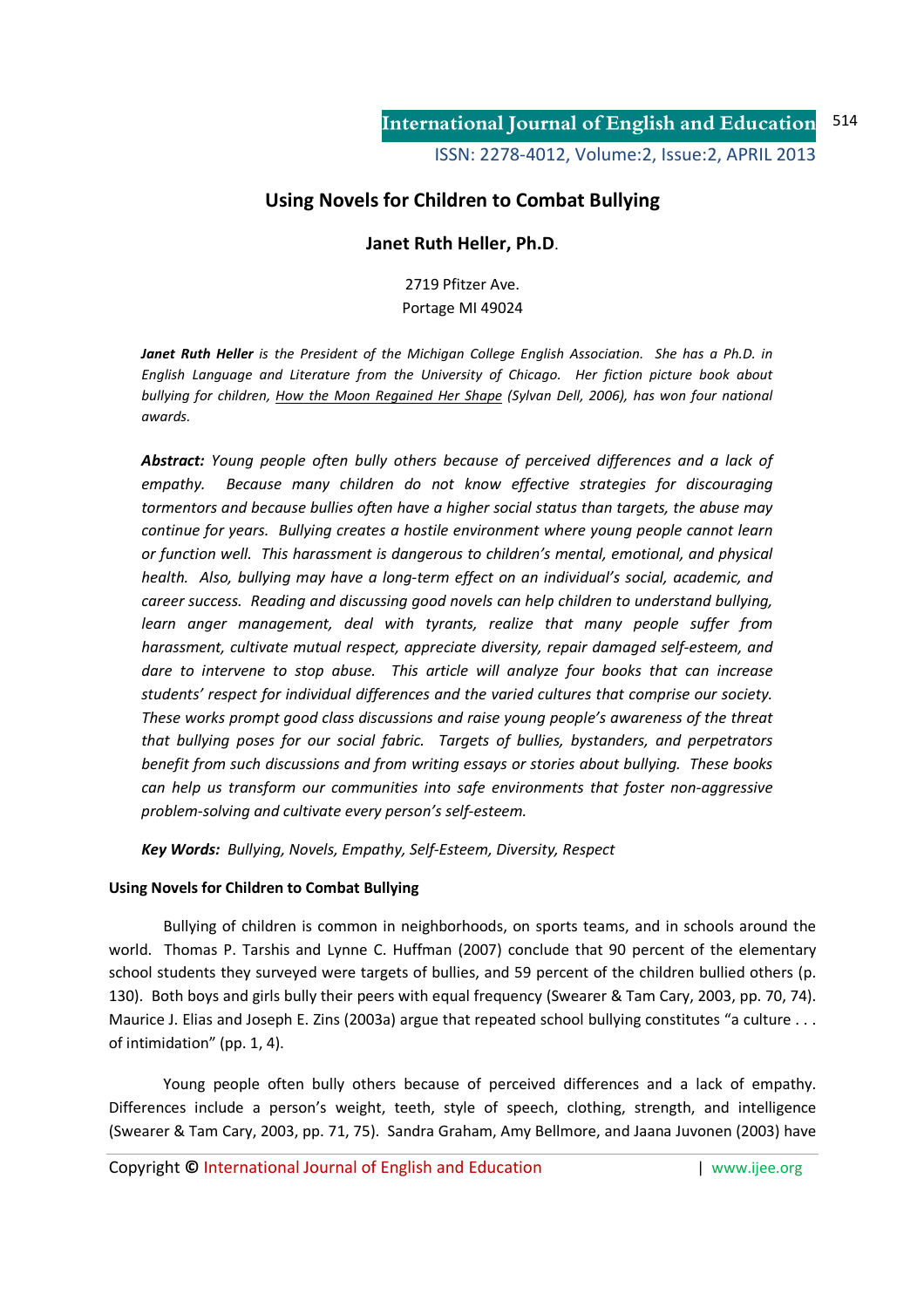discovered that children of color in Los Angeles middle schools are often victims of bullying, especially African-American youth (pp. 125, 127, 135). Immigrant middle school children in Austria also suffer from bullying, especially Turkish or Kurdish students (Strohmeier & Spiel, 2003, pp. 109-12). Elizabeth Englander (2007) finds that bullies' targets may include individuals with special needs, children from lower social classes, homosexuals, lesbians, gifted children, "children of divorced parents, children of socially deviant parents," Muslims, Jews, and other ethnic minority groups (pp. 206-07, 210).

Barbara Coloroso (2003, pp. 39-40) and Englander have pointed out similarities between bullying and hate crimes. Englander (2007) observes that often "bullying appears to be a 'junior' or 'apprentice' version of adult hate crimes." Both juvenile bullies and adults who commit hate crimes attack those who are different, use offensive language prohibited in most contemporary workplaces, and reject the value of civility and tolerance for others (pp. 206-07). According to the U. S. Department of Education (2010c), bullying creates a hostile environment where children cannot learn or function well.

Bullying is traumatic: it endangers young people's mental, emotional, and physical health. Researchers around the globe have found that victimized children tend to have insomnia, headaches, stomach aches, low self-esteem, depression, post-traumatic stress, and suicidal thinking, as well as physical injuries. Frequently bullied children feel lonely, lack trust in friendships, may choose to avoid school to evade their tormenters, and may have low academic achievement and aspirations (see Paul & Cillessen, 2003, pp. 27, 39; Craig, Pepler, & Blais, 2007, pp. 466-67; Holt & Espelage, 2003, pp. 91, 95; Graham, Bellmore, & Juvonen, 2003, pp. 126-27; Goldbaum et al., 2003, pp. 145-48, 152; U. S. Department of Education, 2010b). Therefore, bullying may have a long-term effect on an individual's social, academic, and career success.

Adults often think that children should deal with harassment themselves because it will toughen them up. However, Wendy Craig, Debra Pepler, and Julie Blais (2007) have discovered that many children do not know effective strategies for discouraging bullies (pp. 467-68, 470). Ginny Esch (2008) points out the vulnerabilities of young children: "They are learning how to deal with their own emotions, learning about societal norms and acceptable behavior, and developing communication skills. . . . Because of their lack of maturity, they often do not have the ability to handle tormentors" (p. 380). Graham, Bellmore, and Juvonen (2003) conclude that victims of bullying often believe that they are the only ones who get harassed. Graham and her co-authors insist that such students need adults to acknowledge "the pervasiveness of the problem." Graham's team suggests that educators and psychologists use "a systemic, whole-school approach" to combat bullying that involves every student (pp. 133-34). Jennifer J. Paul and Antonius H. N. Cillessen find that, without adult intervention, many of the same students are victimized for years (pp. 33, 38; see also Goldbaum et al., pp. 141, 144-49, 152).

Peer friends can also assist targets of bullies. Goldbaum and her team (2003) emphasize that children who have caring friendships suffer less from bullying because friends often intervene or help victims to problem-solve. Goldbaum's group recommends developing systemic "programs . . . directed at the peer group to encourage inclusion and foster supportive social networks." Coloroso (2003)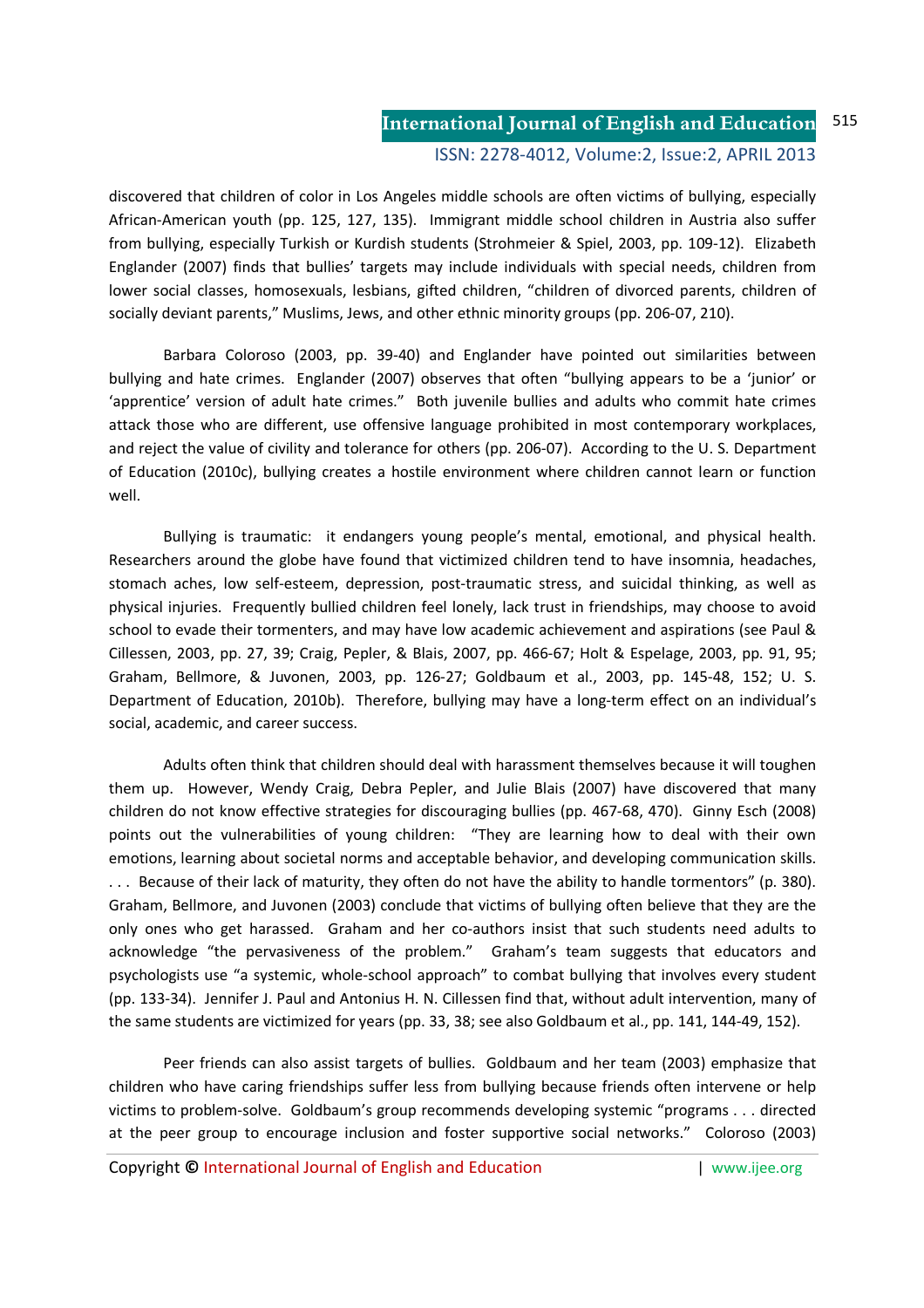agrees: "The more opportunities students from diverse backgrounds and interests have to work and play together, the less likely they will be to form cliques that have as their hallmark exclusion and derision of those 'beneath' them" (p. 191). Furthermore, "classroom discussions can identify prosocial strategies for intervening in bullying and emphasize the critical role and responsibility of the peer group in stopping the harassment by supporting and standing up for the victims" (Goldbaum et al., pp. 152, 154).

Bullies may increase their power and prestige by aggression. According to Tracy Vaillancourt, Shelley Hymel, and Patricia Mcdougall (2003), both male and female bullies often have high self-esteem and "a substantial level of status and power within the adolescent peer group" (p. 170). Vaillancourt and her co-authors point out that such peer dynamics discourage intervention by bystanders when bullying occurs because "supporting a victim carries considerable risk for loss of social status" (pp. 172- 73). Anti-bullying programs must address these issues in order to prevent peer support for abuse. Craig, Pepler, and Blais (2007) report that persistent bullying increases "the power differential between the child who is bullying and the child being victimized . . . , making it increasingly difficult for the victimized child to escape the torment" (pp. 465, 472; see also Vaillancourt, Hymel, & Mcdougall, pp. 168-69). They recommend "early intervention" by adults to stop the bullying before it traumatizes children (pp. 473-74; see also Goldbaum et al., p. 152). Englander contends that the power differential between the bully and the victim and the hate crime aspects of bullying make mediation difficult (pp. 208-09). According to Paul and Cillessen, adults need to stop "the processes of bullying in the peer group" (p. 41), and one method is to teach and encourage children to "develop effective anger management and conflict resolution strategies at an early age" (p. 29). Elias and Zins (2003a) contend that societies need to counter the "culture . . . of intimidation" by restructuring schools to make them "more caring, supportive, safe and effective places of academic, social, and emotional learning" (pp. 4- 5).

 Many researchers emphasize that "the school curriculum . . . can influence children to accept and respect socio-cultural differences" (Rigby, 2004, p. 294; see also Nansel, Haynie, & Simons-Morton, 2003, p. 57). The Department of Education (2010a) recommends that a "school may need to provide training or other interventions not only for the perpetrators, but also for the larger school community, to ensure that all students, their families, and school staff can recognize harassment if it recurs and know how to respond." Similarly, Englander emphasizes that anti-bullying programs should teach tolerance and respect for diversity (pp. 208-10).

Reading and discussing books on this topic can help students to understand bullying, realize that many people suffer from harassment, cultivate mutual respect, appreciate diversity, repair damaged self-esteem, and dare to intervene to stop abuse. Esch (2008) observes, "Children can make a connection with story characters and their feelings, and this association can promote self-confidence, empathy, and insight." In general, "Books about bullying help young children understand behavioral dilemmas while prompting them to brainstorm solutions to problems" (pp. 381-82). Lee Heffernan (2008) used picture books about bullying and other social issues in her third-grade classroom and asked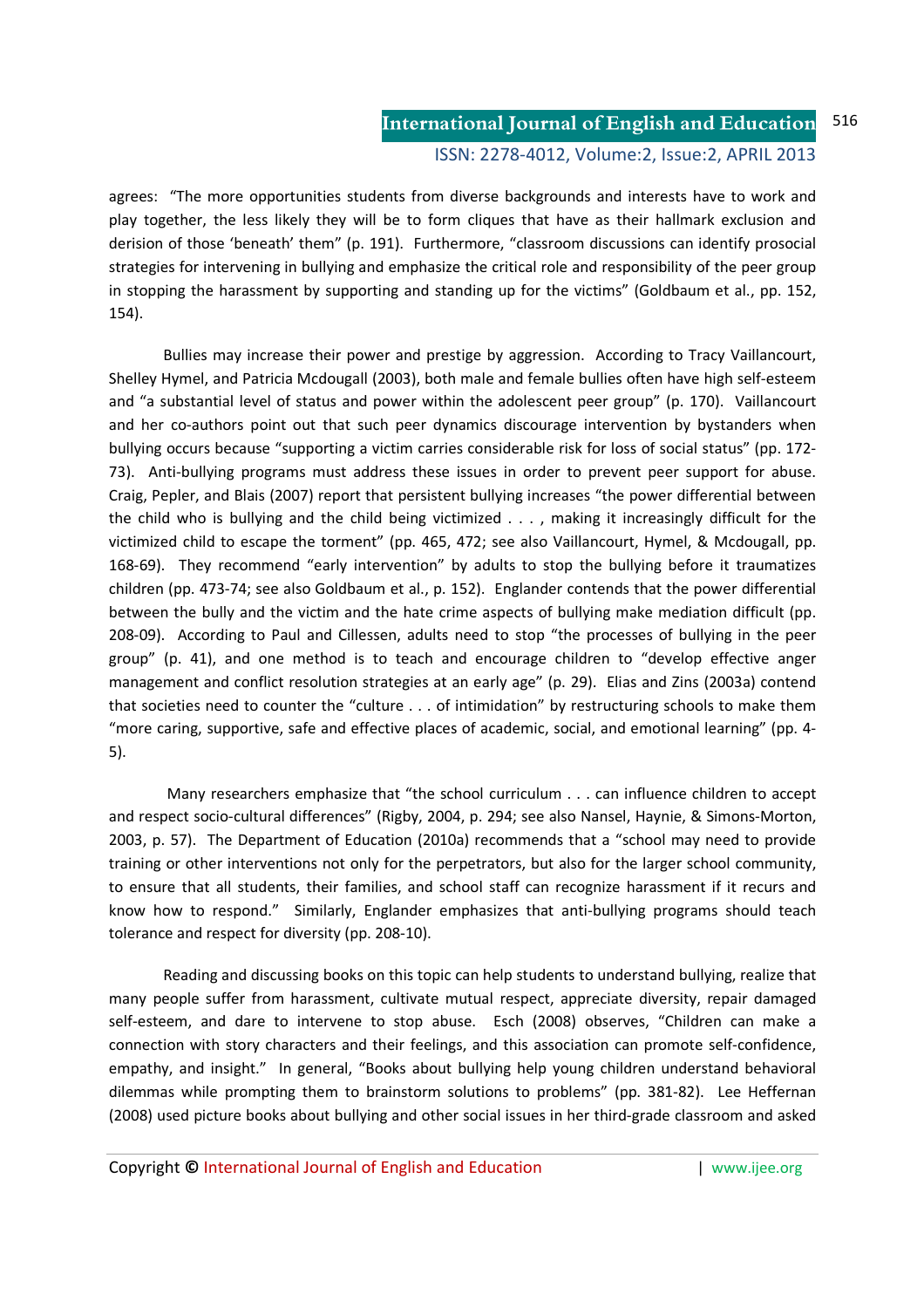the students to write stories about social issues. "Reading and working with books . . . served as a springboard for discussing, interrogating, and writing about issues of harassment, domination, and injustice in students' lives" (Lewison & Heffernan, p. 459). In this article, I will examine four novels that focus on bullying. Teachers, coaches, librarians, scout leaders, and parents can discuss these works with children. While discussing these books will not magically eliminate bullying, books can increase young people's tolerance of differences and alert children to the threat that bullying poses to individuals and to our social fabric.

 Judy Blume (1974) writes *Blubber* in first-person narration from the perspective of a fifth-grade girl named Jill Brenner who gets caught up in bullying Linda, an overweight classmate. The ringleader of the bullies is Wendy, a socially prominent girl, who is assisted by her current buddy Caroline. The students mock Linda, calling her "Blubber" after she gives a report on whales (ch. 1, pp. 4-9). In the girls' restroom, Wendy, Caroline, and Jill take off Linda's cape, lift up her skirt, and pop buttons off her shirt. Wendy threatens punishment if Linda tells anyone (ch. 4, pp. 32-34). At school, Wendy and her supporters trip Linda, steal her lunch, and force her to say insulting things about herself (ch. 6, pp. 52- 54; ch. 7, pp. 60-61; ch. 8, pp. 71-73; ch. 9, pp. 79-80; ch. 11, p. 89). They also make her eat "a chocolate-covered ant," show the boys her underpants, and kiss a boy in the class (ch. 11, pp. 90-92). Blume's numerous examples of students' abuse of Linda demonstrate how pervasive bullying can be.

Blume also portrays the students as overly willing to please popular Wendy. Obsequious Caroline does anything that her best friend tells her to do. When a group of girls are discussing how Mr. Machinist found out that Tracy and Jill put smashed rotten eggs in his mailbox on Halloween, Wendy insists that Linda/Blubber must have told the secret. When Jill says that they have no proof of Linda's guilt, the following exchange occurs between Wendy and Caroline.

> "I don't like what I hear, Jill," Wendy said. "Do you like what you hear, Caroline?"

"Not if you don't," Caroline told Wendy. (ch. 16, p. 125)

Caroline's dialogue and actions emphasize that she is an unquestioning sycophant. Vaillancourt, Hymel, and Mcdougall's research demonstrates the difficulty that peers have in confronting socially prominent bullies. Later in the novel, Jill confronts Caroline with her complicity: "ʻYou always do what Wendy says. Don't you have a mind of your own?'" (ch. 18, p. 147). Then Caroline stops bullying Jill and walks away. Jill also feels intimidated by Wendy and worries when Wendy acts displeased with her. After observing how Jill interacts with Wendy on the school bus, Tracy Wu tells her friend, "ʻI think you're scared of Wendy" (ch. 16, p. 126). Jill remembers Tracy's perceptive words at a turning point in the novel (ch. 16, p. 131). Blume implies that children need to avoid being so worried about pleasing a popular classmate that they engage in conformist bullying.

Finally, the students set up a trial of Blubber for allegedly tattling on Jill and Tracy's Halloween prank on Mr. Machinist. But Jill stops the trial when Judge Wendy refuses to grant Linda/Blubber a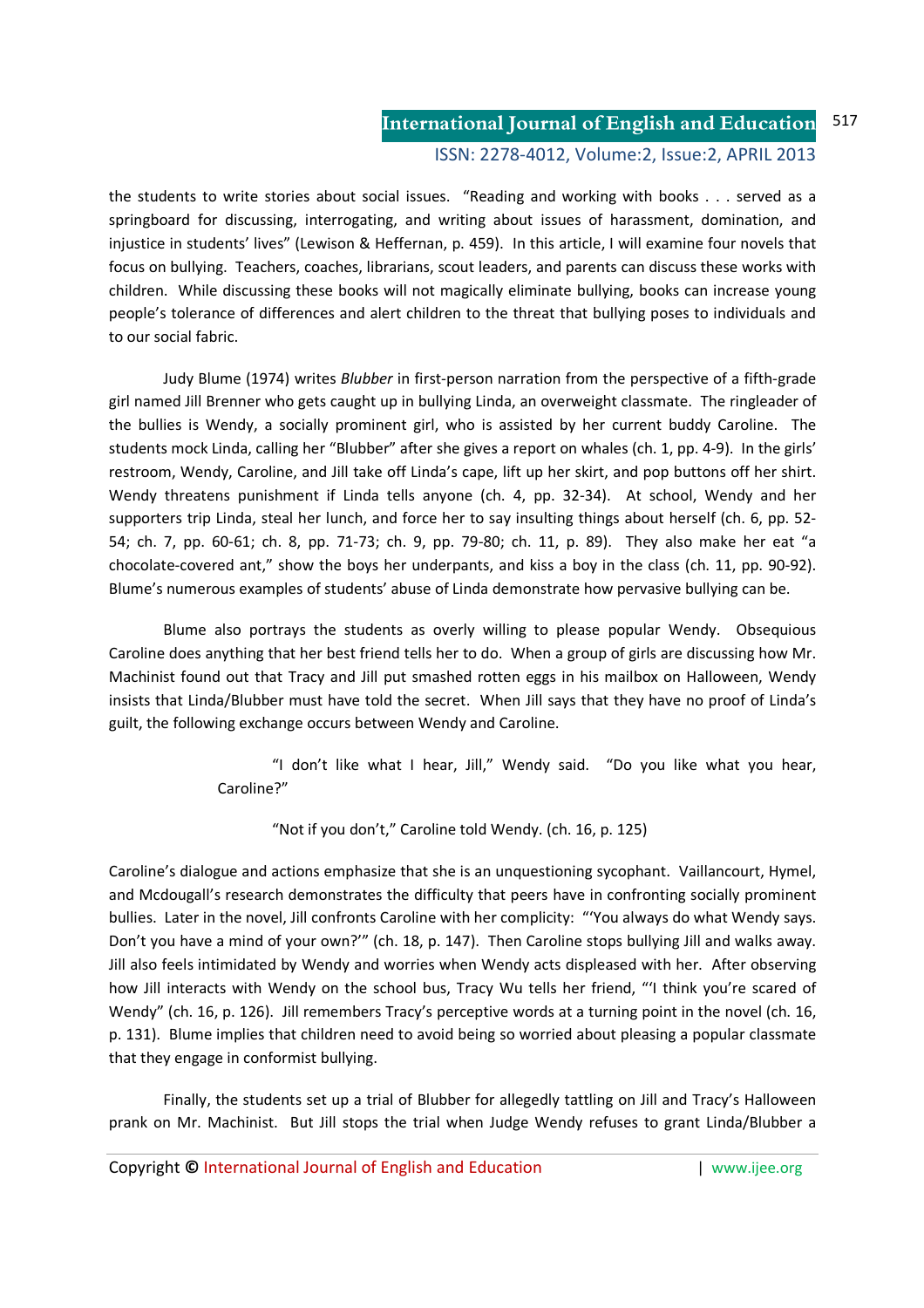lawyer, probably because Wendy herself did the tattling. Furious with Jill for thwarting her, Wendy calls Jill's Chinese-American buddy Tracy "ʻyour chink friend'" and vows revenge (ch. 16, pp. 125-32). Jill and the readers of *Blubber* can now clearly see that Wendy is a racist, power-mad, sadistic bully.

 The next day, many classmates turn their mockery and bullying on Jill, calling her "B. B." for "Baby Brenner" (ch. 17, pp. 135-37, 146). Jill is underweight and is a fussy eater, so the students exaggerate these flaws. The attacks on Linda and Jill because their bodies are unusual sizes reflect many societies' obsession with women's having an ideal body. This obsession is very unhealthy for girls and women. In Blubber, much of the abuse is sexual harassment: taking off clothes, forced kissing, showing boys a girl's underpants, etc. Furthermore, Linda and Jill are both Jewish, so there is anti-Semitism involved in the class's choices in targets for bullying.

But the bullying of Jill does not end with name-calling. Wendy trips Jill, Donna bruises Jill by shoving her against the bathroom sink, and a group of classmates steals Jill's math homework (ch. 17, 136-37; ch. 18, 144-45). This cruelty upsets the heroine, and readers can recognize the poetic justice here. A few days later, Jill stands up for herself, and the bullying subsides (ch. 18-19, pp. 146-52). Her life returns to normal; however, she has freed herself from Wendy's intimidation and no longer participates in conformist bullying. Jill and readers of this novel now realize that Wendy is not a trustworthy friend: Wendy is mean, fickle, and obsessed with power.

In the last chapters of *Blubber*, Jill chooses to befriend Rochelle (ch. 18, pp. 148-49; ch. 19, 152), a quiet but intelligent girl who had bravely pointed out to the class that Linda needed a lawyer and had agreed to represent Linda to insure a fair trial (ch. 16, p. 131). Rochelle may not be as popular as Wendy is, but Rochelle treats other people with respect and stands up for social justice. Jill's new friendship with Rochelle shows how much Jill has learned about the dangers of unhealthy relationships. Blume also implies that this new friendship has the potential to bring out the best attributes of both girls.

 The unique perspective in *Blubber* will help a young reader to realize that abuse of others may seem fun until the child herself or himself becomes the new target of bullying. When Jill tells her mother about the harassment of Blubber, Mrs. Brenner tells her daughter, "You should try putting yourself in her place" (ch. 7, p. 62). This is an important concept in *Blubber*. Jill's own experience as the target of bullies devastates her: "'Nobody likes me anymore,'" she tells her mother and cries (ch. 17, p. 141). Finally, Jill realizes that bullying destroys the victim's self-esteem and trust in other people. Blume also implies that children need to stand up against bullies and refuse to cooperate with a group's attacks on anyone. This complex book would generate good discussions.

 A similar novel from a boy's perspective is Jerry Spinelli's *Crash* (2000). The first-person narrator is John Coogan, who acquires the nickname "Crash" when, as a toddler with his first football helmet, he tackles his cousin Bridget and she goes flying into a foot of snow (ch. 1, p. 1). This scene on the opening page of the novel serves as an emblem of Crash's view of life for his first thirteen years: "Life is football" (ch. 23, p. 83). For most of the novel, Crash is an unreliable narrator because of his narcissism, his obsession with winning, and his desire to dominate other people. Spinelli emphasizes that while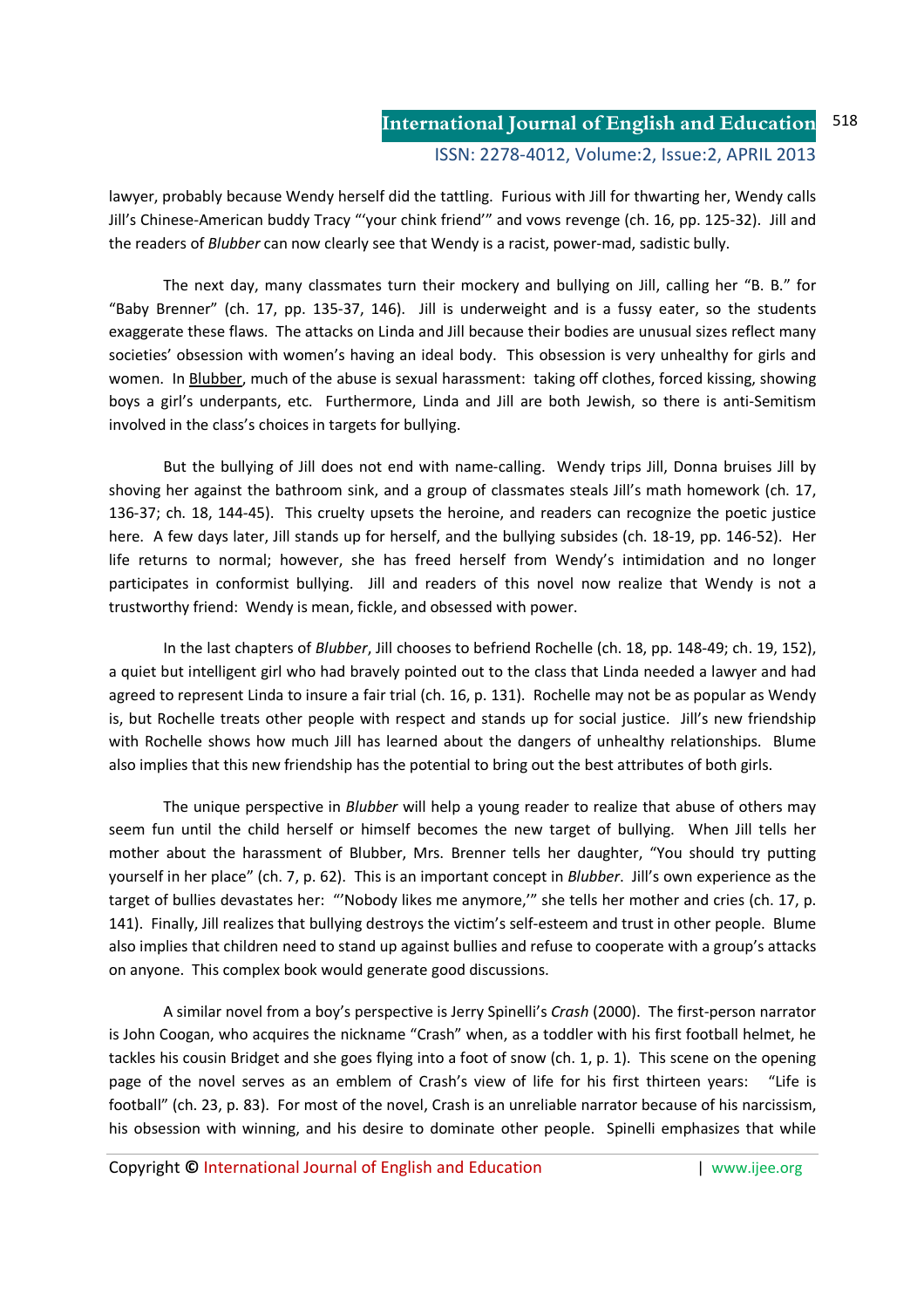Crash's macho philosophy works well for the boy as a star junior high running back, most human relationships require social skills and empathy that the protagonist lacks. Crash bullies his Quaker classmate and neighbor Penn Webb, tries to force himself on beautiful Jane Forbes, and brutally tackles his grandfather Scooter during a family touch football game.

When Scooter has a debilitating stroke, Crash gets in touch with his own softer side and questions his values and emotions. Crash discovers that both he and Penn care deeply about their elderly grandfather and great-grandfather, respectively. The protagonist also learns to appreciate Penn's genuine compassion and eventually helps his teammate to obtain a spot on their school's track team for the state's relay race. Crash also moves from obsessing about getting himself expensive athletic shoes to using his savings to buy his artistic mother a new paint set (ch. 49, p. 162). In contrast, Crash's former friend Mike remains stuck in his destructive machismo.

The book's only weakness is that Crash's transformation into an altruist happens suddenly in the last chapters. It is hard to believe that Crash, who has spent much of the novel bullying and making fun of soft-spoken Penn, can become his best friend.

*Crash* would be a good novel for children to discuss because it sharply contrasts Crash's bullying and traditional "masculine" traits with Penn's gentleness, respect, and compassion. Spinelli shows readers that a young man can choose to improve his life by acknowledging his less aggressive side and by developing kindness. Spinelli implies that peers should not admire bullies: Crash alienates Jane Forbes until he learns empathy; then Jane invites him to her Fourth of July party (ch. 49, p. 162). Clearly, Crash's newly learned respect for others and compassion impress Jane much more than his rigid machismo did.

 In Carl Hiaasen's *Hoot* (2002), the protagonist is Roy Eberhardt, a new boy in his Florida school who gets bullied on the school bus every day by Dana Matherson, an older student who is huge and muscular and calls Roy names like "cowgirl" (ch. 2, p. 14; ch. 14, p. 169). When Dana tries to strangle him, Roy punches the bully in the nose and wins respect from his fellow Trace Middle School students (ch. 2, pp. 14-15; ch. 4, p. 38). However, Dana does not give up trying to intimidate Roy. Hiaasen also develops a mystery surrounding a stranger Roy's age who lurks near the Coconut Cove restaurant construction site and creates havoc to save the local burrowing owls. Roy befriends the stranger and assists him. Roy also gets to know Beatrice Leep, a strong and fearless soccer player. She turns out to be the half-sister of the mystery boy. When Dana traps Roy in a janitor's closet after school, Beatrice saves the protagonist from being strangled and leaves Dana "stripped down to his underpants and trussed to the flagpole" of Trace Middle School (ch. 10, p. 111). Beatrice's punishment of macho Dana for terrorizing Roy seems like poetic justice to readers and defies the typical image of helpless women in the mass media. Eventually, Dana winds up in jail.

 Roy tells his history class about the burrowing owls and the restaurant construction that is jeopardizing their habitat. The other students and the teacher, Mr. Ryan, are also upset (ch. 18, pp. 244- 48). Trace Middle School students, including Roy's history class and Beatrice's soccer team, come to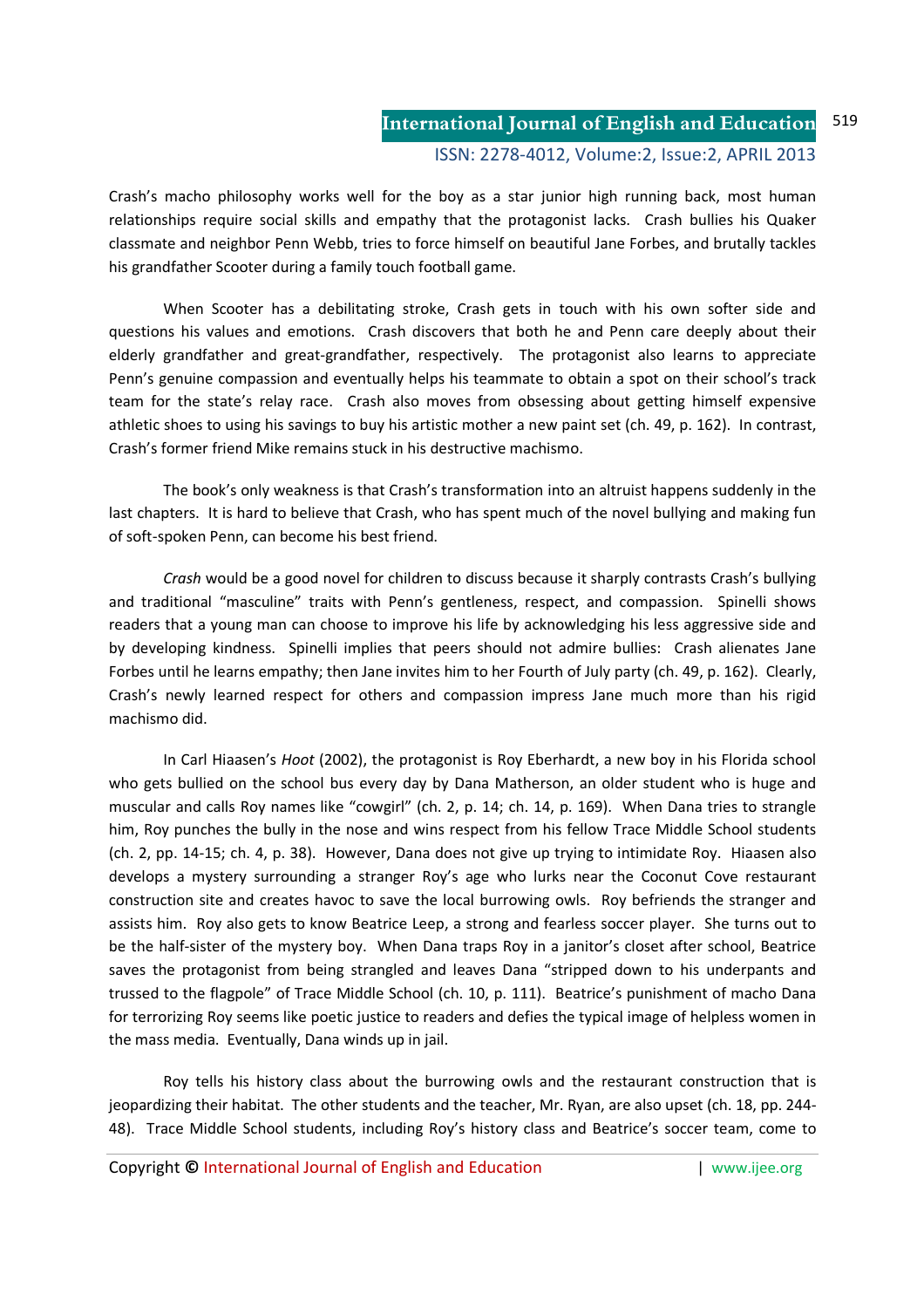protest the groundbreaking ceremony for the restaurant (ch. 20, pp. 259-74). Roy and his father discover that the construction project's file has no Environmental Impact Statement (ch. 21, pp. 279-81). Local reporters expose the felonious conduct of the restaurant chain's head. As a result, the chain abandons plans to build on the Coconut Cove site. Roy and Beatrice make national television news (Epilogue, pp. 282-84). By the end of the novel, Roy feels like "a real Florida boy" and not like an outcast (Epilogue, p. 292). He has progressed from being the target of a bully to being a national hero.

*Hoot* has third-person omniscient narration and many characters. Its complex plot requires a good reader to follow. The novel focuses on social criticism. Hiaasen persuades children to consider many flaws in our society, from the middle school administrators' half-hearted attempts to deal with bullying to corrupt businessmen's suppression of an environmental impact analysis that criticizes the restaurant's potential habitat destruction. Hiaasen also shows children that their informed efforts can make a difference in shaping public policy.

 However, the novel has flaws in the depiction of Roy and in its portrayal of children acting without adult help. Roy uses lies and other questionable strategies to get Dana into trouble. Roy's weak ethics somewhat undermine readers' respect for his courage and intelligence. Hiaasen's contrast of befuddled adults with smart, heroic children certainly appeals to youngsters; however, in the real world, young people need more adult assistance with serious problems than they get in this book.

 Also, the women characters in *Hoot* approach caricatures. We never get many details about Beatrice Leep's soccer games, but we know that she can bite a hole in a bicycle tire and wallop boys much larger than she is. Beatrice is a caricature of a woman jock. When Roy lies to cover up his role in supporting ecological terrorism, his mother seems too gullible. Most parents know their children well enough to detect at least some lies. When describing the vice-principal Miss Hennepin, Hiaasen focuses on one hair above her lip, rather than on her values. While she does not punish the bully Dana and forces Roy to write him a letter of apology, she does believe Roy's account of the attempted strangling when she sees the bruises on Roy's neck, so she has some sense of justice (ch. 2, pp. 19-21). *Hoot* would be a stronger novel if Hiaasen developed the women characters more fully, instead of barely sketching them.

 Joseph Bruchac's *Bearwalker* (2007) focuses on a Native American eighth-grade student named Baron Braun who gets bullied because he is short and is a Mohawk. However, Baron's intelligence, bravery, and knowledge of bears enable him to solve a mystery and save the lives of his classmates, his teacher, and other adults when they are threatened during a wilderness camping trip by a violent, psychotic man who has become the Bearwalker of Native American legends. This novel is full of suspense and will keep readers turning pages rapidly. By the end of the story, Baron has won the respect of his fellow students and has proven to himself that he is a worthy member of the Mohawk Bear Clan. His body reflects his inner growth by becoming taller, and Baron joins his junior high school's basketball team.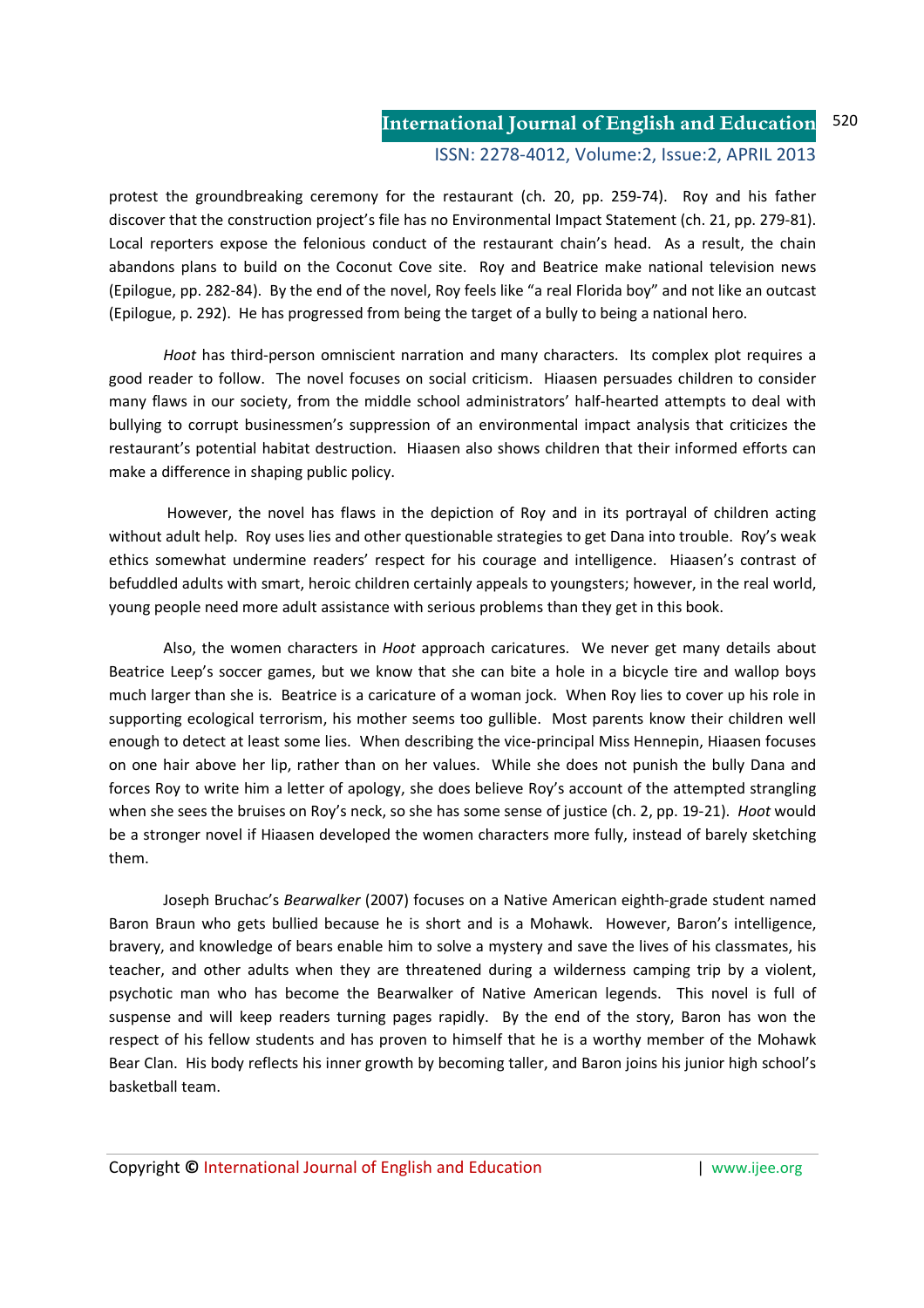Native American himself, Joseph Bruchac captures in *Bearwalker* the frustration of a person who gets judged by the color of his skin and his height instead of his inner strengths. Bruchac presents the novel as Baron's journal, and this first-person perspective helps readers to understand Baron's rich Mohawk heritage and its cultural wisdom. This book could inspire good discussions of the strengths of the many ethnicities and cultures that comprise a nation.

 Bruchac depicts the gang of three male bullies at Baron's school as crude, "self-satisfied," and brainless. Baron describes their reaction to successfully tripping him as he goes out for recess: "they're all enjoying the spectacle of me flattened on the sidewalk like roadkill" (ch. 1, p. 10). In contrast, another student, football star Cody Campbell, rescues Baron from the bullies (ch. 1, pp. 11-13; ch. pp. 5, 54), and classmate Tara Moody praises his bravery and gives him a tissue to wipe up his bloody hands (ch. 1, p. 13). Bruchac demonstrates that bystanders can make the choice to help and support victims of bullying. Both Cody and Tara, who are Caucasian, focus on Baron's being a valuable person, instead of obsessing about the ways that he differs from them. Baron also likes his teacher Mr. Wilbur, who realizes that Baron is a fellow intellectual and that they both share a love of nature. Also, both the teacher and his student sense danger during the class camping trip and instinctively dislike Walker White Bear, a white man at Camp Chuckamuck who is posing as a Native American (ch. 3, p. 41; ch. 4, pp. 46-51; ch. 7, p. 74; ch. 8, pp. 76-82; ch. 10, pp. 92-98; ch. 12, pp. 105-111; ch. 13, pp. 116-17). When the other adults finally realize the danger, they send Baron out to phone for help (ch. 18, pp. 149-55). Despite being wounded by a shotgun and a bear, Baron succeeds in his quest.

 Baron's parents had explained to him that Mohawks have survived in a dangerous world because they are both tough and smart (ch. 4, pp. 44-46). Mohawks also respect the natural world (p. 45). Baron uses what he has learned from his parents and Mohawk culture to outwit the Bearwalker.

*Bearwalker* appeals mostly to boys because of its emphasis on being tough. Some of the scenes are rather frightening and may overwhelm sensitive children, especially when the Bearwalker pursues wounded Baron through the hills and forest (ch. 21, pp. 172-78; ch. 23-24, pp. 189-96).

### **Conclusion**

All of the novels analyzed in this article would be effective tools to teach children, parents, teachers, and other adults about the issues surrounding bullying. These books would prompt good class discussions and raise young people's awareness of the importance of respect for others, the value of differences, the problems caused by bullies, and the need for peers to intervene when bullying occurs. Targets of bullies, bystanders, and perpetrators would benefit from such discussions and from writing essays or stories about bullying. These books can help us to transform our schools into safe environments that foster non-aggressive problem-solving and cultivate the self-esteem of all students.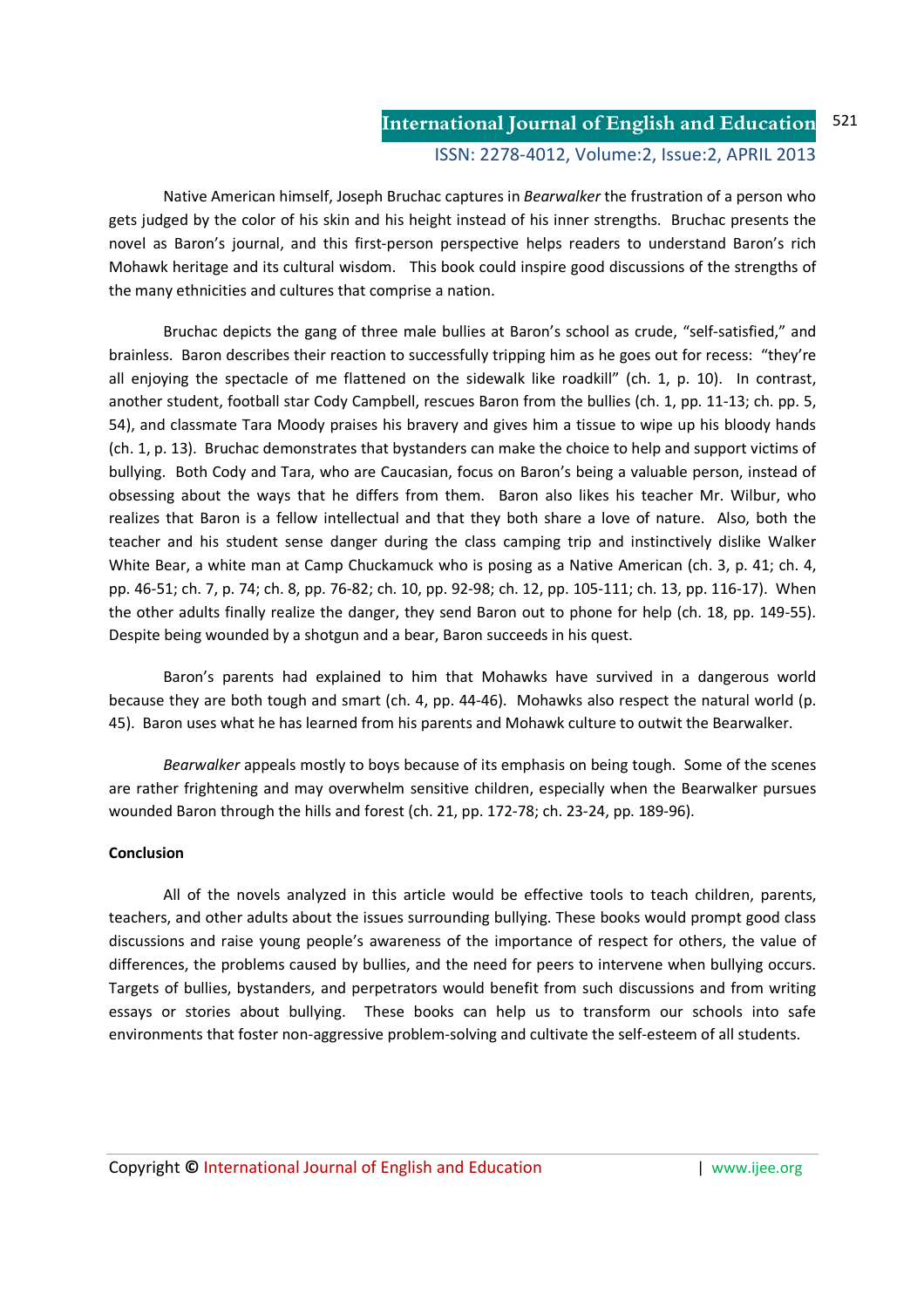#### **References**

- Blume, J. (1974). *Blubber*. Scarsdale NY: Bradbury Press. Ages 8-12.
- Bruchac, J. (2007). *Bearwalker*. Illus. Sally Wern Comport. New York: HarperCollins. Ages 10-15.
- Coloroso, B. (2003). *The bully, the bullied, and the bystander*. New York: HarperCollins.
- Craig, W., Pepler, D., & Blais, J. (2007). "Responding to bullying: What works?" School Psychology International *28*(4), 465-477.
- Elias, M. J., & Zins, J. E. (2003a). "Bullying, other forms of peer harassment, and victimization in the schools: Issues for school psychology research and practice." In Elias & Zins, 2003b, pp. 1-5.
- Elias, M. J., & Zins, J. E. (Eds.). (2003b). *Bullying, peer harassment, and victimization in the schools: The next generation of prevention*. Binghamton NY: Haworth Press.
- Englander, E. (2007, October). "Is bullying a junior hate crime?: Implications for interventions." *American Behavioral Scientist 51*(2), 205-212.
- Esch, G. (2008). "Children's literature: Perceptions of bullying." *Childhood Education 84*(6), 379-82.
- Goldbaum, S., Craig, W. M., Pepler, D., & Connolly, J. Developmental trajectories of victimization: Identifying risk and protective factors." In Elias & Zins, 2003b, pp. 139-156.
- Graham, S., Bellmore, A., & Juvonen, J. "Peer victimization in middle school: When self- and peer views diverge." In Elias & Zins, 2003b, pp. 117-137.
- Hiaasen, C. (2002). *Hoot*. New York: Alfred A. Knopf. Ages 8-13.
- Holt, M. K., & Espelage, D. L. "A cluster analytic investigation of victimization among high school students: Are profiles differentially associated with psychological symptoms and school belonging?" In Elias & Zins, 2003b, pp. 81-98.
- Lewison, M., & Heffernan, L. (May 2008). "Rewriting writers workshop: Creating safe spaces for disruptive stories." *Research in the Teaching of English 42*, 435-465.
- Nansel, T. R., Haynie, D. L., & Simons-Morton, B. G. "The association of bullying and victimization with middle school adjustment." In Elias & Zins, 2003b, pp. 45-61.
- Paul, J. J., & Cillessen, A. H. N. "Dynamics of peer victimization in early adolescence: Results from a four-year longitudinal study." In Elias & Zins, 2003b, pp. 25-43.
- Rigby, K. (2004). "Addressing bullying in schools: Theoretical perspectives and their implications." *School Psychology International 25*(3), 287-300.

Spinelli, J. (2000). *Crash*. New York: Alfred A. Knopf, 1996; rpt. New York: Random House. Ages 8-13.

Copyright **©** International Journal of English and Education | www.ijee.org